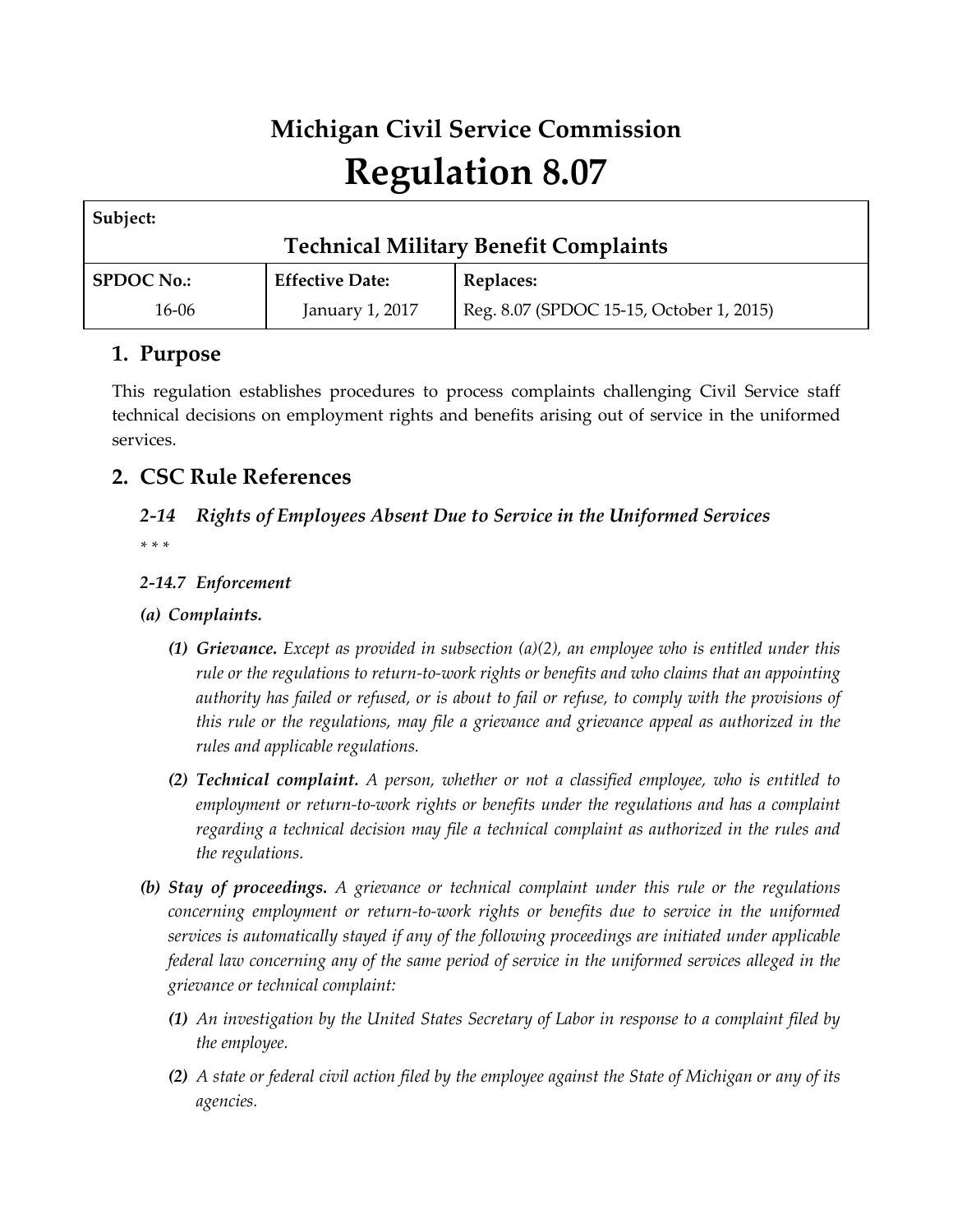- *(3) A state or federal civil action filed by the United States on behalf of the employee against the State of Michigan or any of its agencies.*
- *(c) Summary dismissal of grievance. If an employee receives a final judgment on a claim in a civil action brought against the State of Michigan or any of its agencies under applicable federal law concerning employment or return-to-work rights or benefits due to service in the uniformed services, a grievance or technical complaint under this rule or the regulations by the employee regarding any of the same period of service in the uniformed services may be summarily dismissed in whole or in part on the basis of claim preclusion or issue preclusion, as appropriate.*
- *(d) No waiver. This rule does not constitute a waiver of the sovereign immunity of the State of Michigan under the United States Constitution.*

#### **3. Definitions**

#### **A. CSC Rule Definition.**

- *1. Uniformed services means all of the following:*
	- *(a) The armed forces of the United States, including the army, navy, marine corps, air force, coast guard, army reserve, naval reserve, marine corps reserve, air force reserve, and coast guard reserve.*
	- *(b) The army national guard and the air national guard when engaged in federal or state active duty for training, inactive duty training, or full-time national guard duty.*
	- *(c) The commissioned corps of the public health service.*
	- *(d) The National Disaster Medical Service (NDMS), for service performed as an intermittent disaster-response appointee upon activation of the NDMS or participation in a related training program, as authorized in 42 USC §300hh-11(e)(3)(A).*
	- *(e) Any other category of persons designated by the president in time of war or national emergency.*

#### **B. Definition in This Regulation.**

1. **Technical military benefit decision** means a Civil Service staff decision regarding rights and benefits authorized under Rule 2-14 or Regulation 2.04. Examples of a technical military benefit decision include a determination of eligibility for supplemental pay and correction under compliance audits conducted by Civil Service staff.

#### **4. Standards**

#### **A. Filing Complaints.**

1. **Authorized.** A person directly affected by a technical military benefit decision may file a written complaint with the Civil Service Office of Technical Complaints at <u>MCSC-OTC@mi.gov</u>.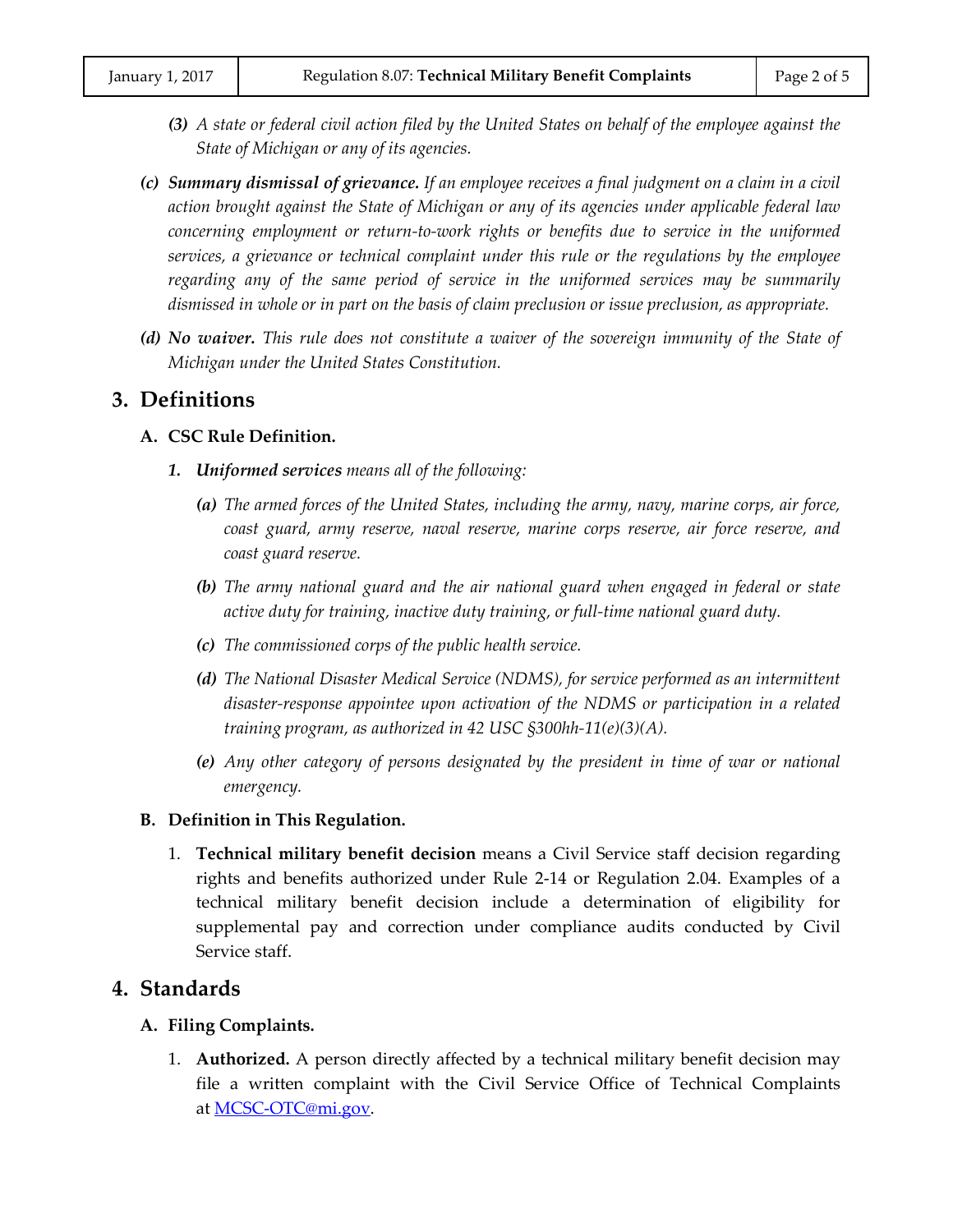- 2. **Contents.** The technical complaint is the final opportunity for the complainant to offer new evidence into the administrative record without needing to demonstrate a legal basis to add the evidence. The complaint must include the following:
	- a. A copy of the technical military benefit decision being questioned.
	- b. A complete statement of why the technical military benefit decision violated Article 11, Section 5 of the Michigan Constitution; violated a Civil Service rule or regulation; or was arbitrary and capricious.
	- c. Documentary evidence establishing performance of uniformed service during the relevant time period, which shall consist of:
		- (1) A military leave and earnings statement demonstrating service on the days
		- (2) A military transaction log history, military attendance schedule, or master military pay account form demonstrating service on the days, or
		- (3) Orders accompanied by a document on military letterhead signed by a superior officer of competent authority indicating training or active duty in the uniformed service led to absences on the days.
	- d. A copy of any DD-214 issued upon completion of the period of uniformed service or a statement that no DD-214 was issued for the period.
	- e. If supplemental pay is sought, copies of official military leave and earning statements demonstrating the employee's name, grade, and years of service; basic pay and dollar amount; and remarks indicating what type of duty was performed and all dates that the pay covers.
	- f. A clear statement of the desired outcome of the complaint. The outcome must be within the authority of Civil Service staff to grant.
	- g. The signature, address, phone number, and any email address of the complainant and any representative.
- 3. **Time Limits.** A complaint must be received by the Civil Service Office of Technical Complaints within 28 calendar days after the mailing date of the technical military benefits decision. If the complainant is unavailable due to uniformed service during the 28-day period, the deadline for filing is extended until 28 calendar days after the later of the date the complainant (1) is discharged from service in the uniformed service if not returning to work in the classified service or (2) returns to work in the classified service.
- 4. **Extension.** The technical review officer may also grant an extension if, before the required time for filing expires, the technical complainant shows sufficient justification for an extension.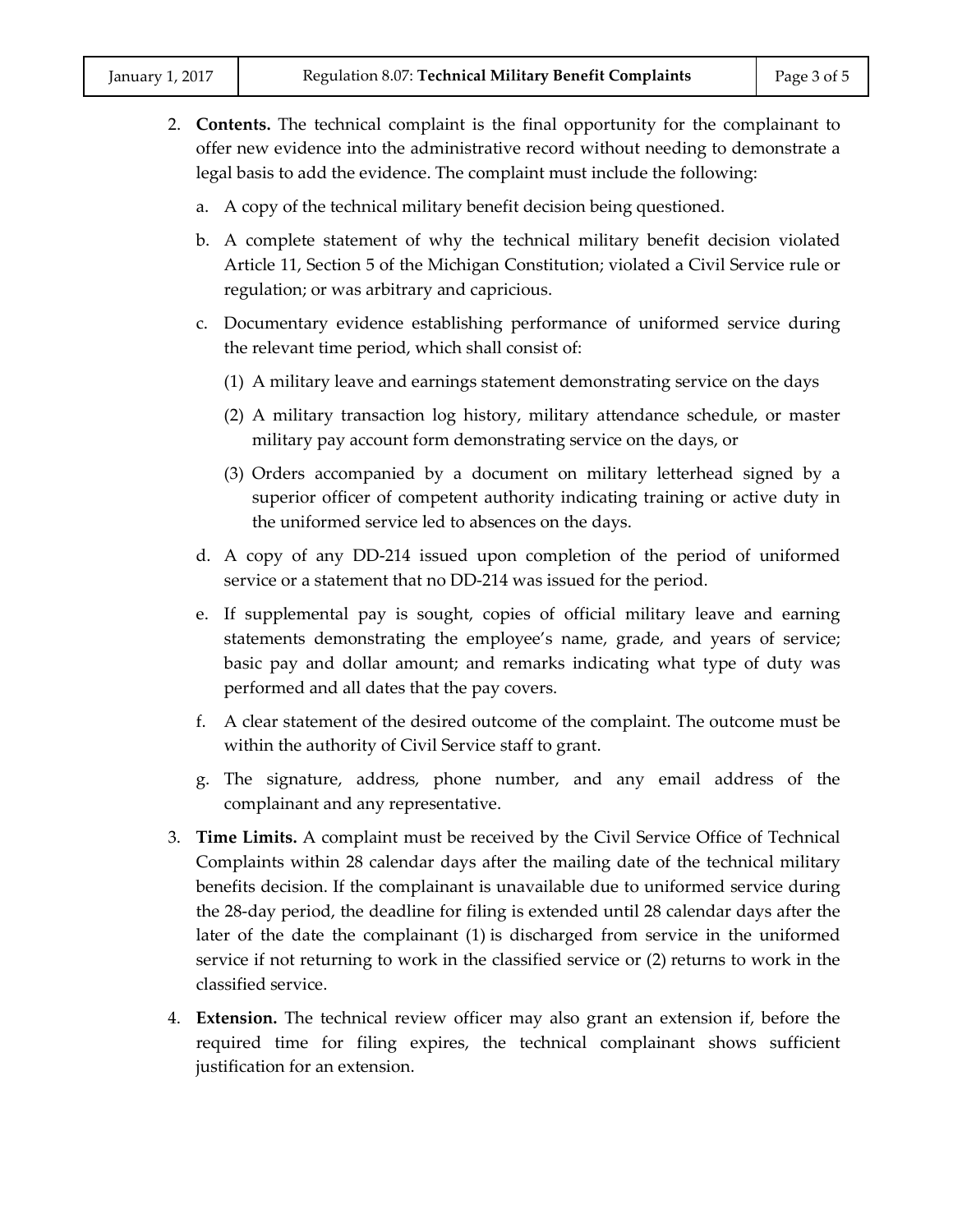#### **B. Complaint Investigation.**

- 1. In addition to and in accordance with rule 8-4, a technical military benefit complaint may be administratively dismissed without prior notice for any of the following reasons:
	- a. The complaint fails to set forth allegations with sufficient particularity to permit review.
	- b. The complaint fails to allege a violation of a Civil Service rule or regulation or Article 11, Section 5, of the Michigan Constitution or to allege other relevant error in the decision.
	- c. The complaint fails for other good and sufficient reason to warrant further review.
- 2. The technical review officer shall obtain the record related to the underlying technical decision from the Office of Compliance. The Office of Compliance may file a written response to the technical complaint. The Office of Compliance must send a copy of any such response to the complainant.
- 3. A technical review officer is not authorized to conduct a hearing, but may contact or meet with the complainant or other interested parties to discuss the complaint.

#### **C. Technical Review Decision.**

- 1. The technical review officer shall review the record and decide the matter based on the submissions, agency records, Civil Service rules and regulations, and technical expertise. At the conclusion of the technical review, the technical review officer shall issue a final written technical review decision setting forth the review officer's material findings of fact, conclusions of law, and remedial orders, if any.
- 2. The decision of a technical review officer shall contain notice of the right of interested parties to file an application for leave to appeal to the Civil Service Commission, as provided in regulation 8.05.

#### **5. Procedures**

| Responsibility                    | Action                                                                                                                                 |
|-----------------------------------|----------------------------------------------------------------------------------------------------------------------------------------|
| Employee                          | 1. Files technical complaint and all necessary supporting documentation<br>with the Office of Technical Complaints at MCSC-OTC@mi.gov. |
| Office of Technical<br>Complaints | 2. Obtains record for technical decision from the Office of Compliance.                                                                |
|                                   | 3. Reviews complaint, record, and any other filings and conducts any<br>investigation deemed necessary.                                |
|                                   | 4. Issues written decision to employee.                                                                                                |